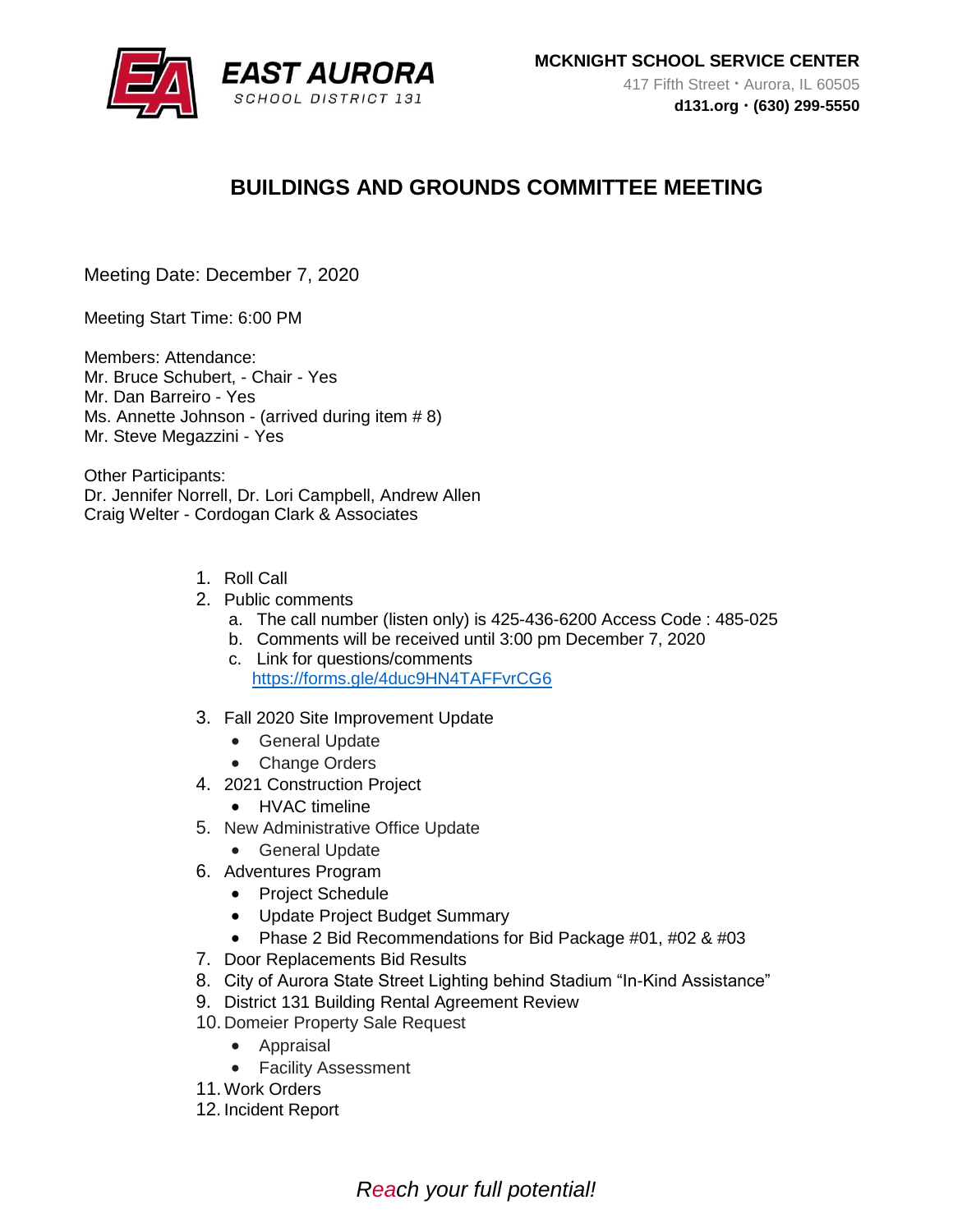

13. New Business 14.Adjournment

## **Public Comments/Questions**

**NONE** 

## **Fall 2020 Site Improvement Update**

Mr. Megazzini reported change orders are continuing to be worked through for HVAC projects. There are a few small items that are being worked on with Cordogan Clark and Associates. Punch list work continues to be completed. Cordogan is also working through what purpose the change orders are for. The blacktop and sidewalk work had been completed. He also added the marquee at Hill Avenue has been installed and referred to before and after pictures that are included in the packet. Mr. Schubert added the sign look very nice. Mr. Barreiro added there are a lot of great details included on the change order spreadsheet.

#### **2021 Construction Project HVAC Timeline**

Mr. Megazzini advised attached is the HVAC schedule for Waldo, Allen and Krug with Waldo being the biggest piece. The schedule includes the bid opening for December 17, 2020 and then bringing to full Board for approval on January 4, 2021. The abatement company will be ready to go on January 12, 2021 at Waldo. Abatement will take place over winter break at Krug and abatement will go out for bid in January 2021 for Allen. The District is looking at opportunities at Waldo to relocate students if they should return in January along with a location to house the students if need be.

Mr. Schubert inquired if that will be the extent of the abatement or will it happen in multiple pieces. Mr. Megazzini replied Waldo will be completed all at one time during January and February, Krug will have floors abated in December and then back again during spring break and Allen will begin abatement during spring break or in June.

Mr. Schubert questioned the exterior facade improvements at Oak Park and Cowherd. Mr. Megazzini reported the project is part of the 5 year plan. Bidding is expected to take place in January/February 2021 with work beginning in June 2021. Other items included on the 5 year plan are roofing, door and window replacements, EAHS deck repair and sprinkler system. These items are going to bid for pricing to determine if they will fit the budget making it possible to move forward with projects. Mr. Megazzini stated the schedule shows the projects along with bid dates and Board approval dates if proceeding with the projects.

Mr. Schubert added the milestone schedule is excellent for the Committee to view. Mr. Megazzini will continue to work with Cordogan so the schedule can keep the Committee updated and informed.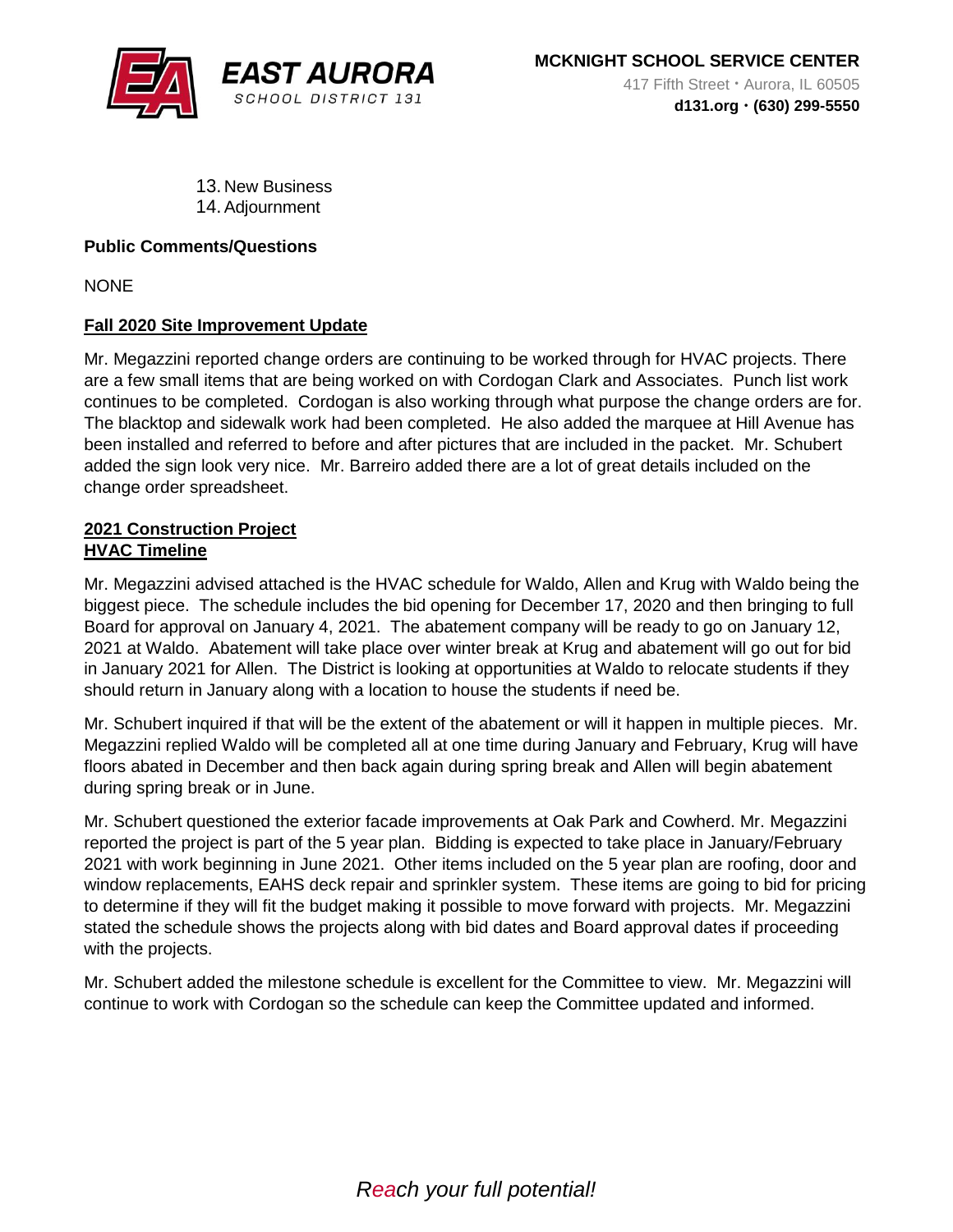

## **New Administrative Office Update General Update**

Mr. Megazzini advised the Committee there are several pictures in the packet with the progress at the New Admin Center. The work continues to move forward with toilets, countertops on registration desks and ceiling installation along with exterior work. Included is a schedule that is believed to be aggressive. The blacktop is a big piece of the exterior work and paving is scheduled to take place Thursday and Friday. Above ceilings inspections required moderations take place prior to approval. Elevators have been installed and inspection needs to take place. Inspections are hoping to take place prior to the holiday break. There has been positive movement and the District is hoping to get the building turned over sometime in January. Once turned over, furniture assembly will take approximately 3 weeks. Mr. Schubert questioned if the East lot blacktop is not completed this week, does it affect the occupancy of the building. Mr. Megazzini responded he believes it would, but would be up to the inspector. There is also a portion by the alley way that needs to be completed.

Mr. Schubert added with the New Administrative Center about 85% complete, now is the time to start thinking about what to do with the McKnight Center and lease notification at the ASC. Mr. Megazzini informed the Committee the ASC is on a month to month lease. The McKnight Service Center topic will be put back on the January agenda.

## **Adventures Program**

Mr. Megazzini reported the project schedule is included in the attachments and the goal is to get the project up and running by August. There are recommendations for bids that include the site area, concrete work and structure work. The updated budget attached is coming in a little higher than what was discussed in October. The budget presented in the 5 year plan was at \$5,000,000.00 and the numbers are coming in closer to \$5,500,000.00. As more bids come in, solid numbers will be determined and the Committee will be informed of the new budget. The contingency is larger than normal due to starting construction in winter months.

Mr. Megazzini reported there was a public hearing for re-zoning. The area behind the CSC is residential and in order to develop, the zoning needs to be changed to Parks and Recreation zoning. The zoning did pass through and the next step is to present to an Economic and Development meeting on Wednesday and then thru the full City Council for approval. The City seemed positive that the zoning would be approved. Traffic flow will be improved due to the registration department move to the New Admin Center. Students from the pre-school and adventures program also have staggered schedules which will also improve the traffic flow. There will also be an increase of parking spots from 59 spaces to 115 spaces with the garage removal.

The bid recommendation for approval will be included on this evenings Board agenda for the 3 parts of the project. Committee agreed to move forward with recommendation.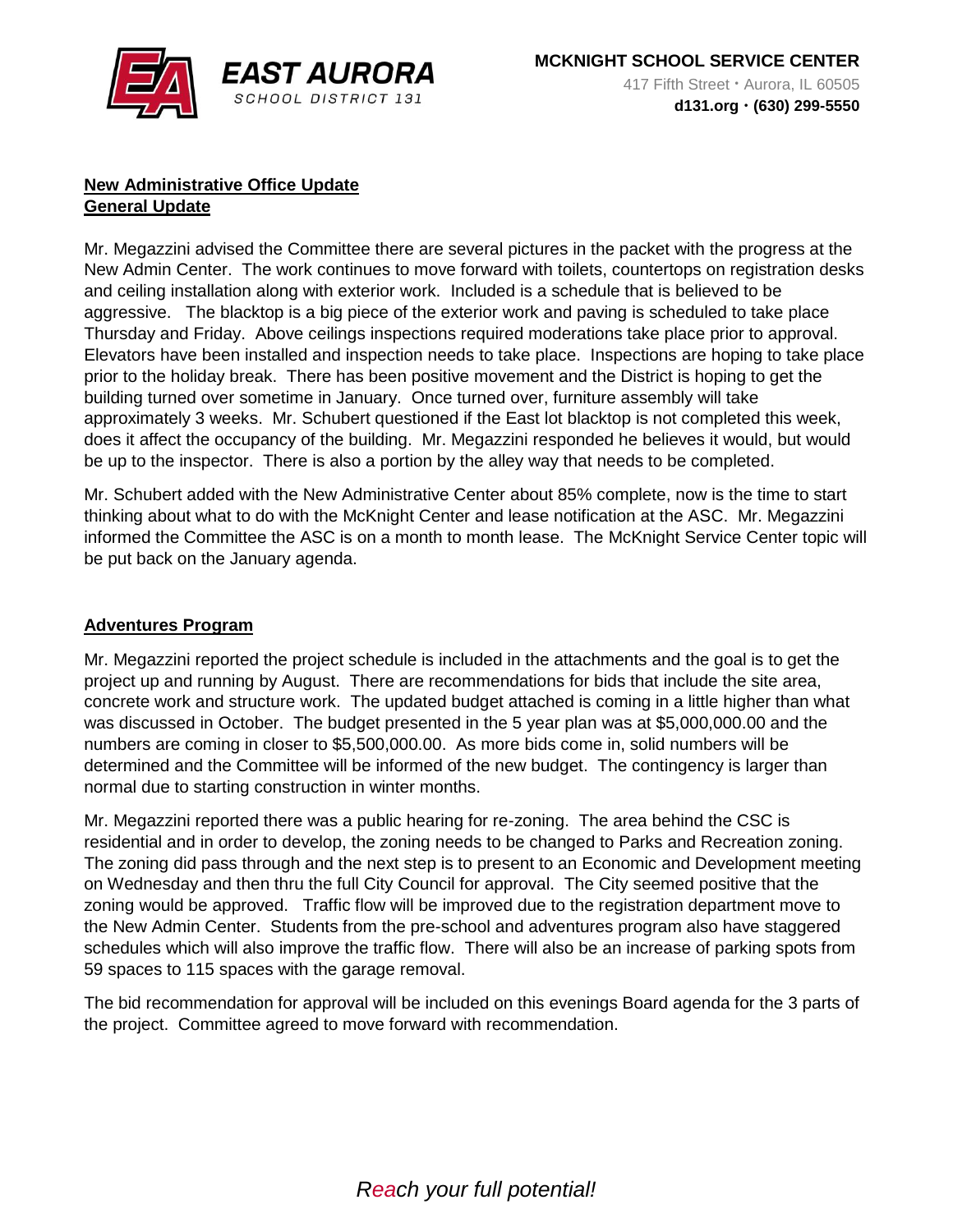

# **Door Replacements Bid Results**

Mr. Megazzini reported door replacements were part of the 5 year plan. An audit of doors was conducted and showed wear and tear along with doors not closing properly throughout the district. Bids were taken for doors at Allen, Bardwell and EAHS. The budgeted amount was approximately \$108,000.00 and bid recommendation is in the amount of \$92.328.00. Committee agreed to move recommendation for Troop Contracting in the amount of \$92,328.00 to the Dec. 21, 2020 Board meeting for approval.

# **City of Aurora State Street Lighting behind Stadium "In-Kind Assistance**

Mr. Megazzini referred to the letter from the City of Aurora Mayor's office in regards to "In-Kind Assistance. The City committed a cash payment in the amount of \$500,000.00 to the District over a 20 year period. Previously discussed, was the lighting along State Street behind the stadium stands and the 3 islands that could utilize light poles. The City would like the opportunity to replace the street lights on the islands at a City cost of \$20,834.00 as part of their "In-Kind Assistance Program". Mr. Megazzini added the street is very dark and the lighting will be helpful in the area for lighting. Dr. Norrell recommends the District supports the recommendation to take the total \$534,834.00 of in-kind costs which also includes the closing of Seminary Ave. She also added Attorney Fester has viewed the recommendation. Committee is in agreement and supports recommendation.

# **District 131 Building Rental Agreement Review**

Mr. Megazzini reported the Building Rental Agreement has been included as an informational topic. The agreement has been reviewed by a team and provided feedback. The only real change was the kitchen area rental has been removed and everything else remained the same. The previous agreement had been reviewed by the attorney and there were no major changes. Mr. Megazzini reported since COVID, there has been no rental of District buildings. The agreement will be ready once the buildings are available for use once again once the pandemic has cleared. Mr. Schubert questioned if the fee schedule changed. Mr. Megazzini stated it had remained the same.

#### **Domeier Property Sale Request**

Mr. Megazzini reported the appraisal for the Domeier property from Renzi and Associates is included with the market value. Cordogan Clark provided an assessment to utilize the facility back to working order. The possibility of utilizing the location as a 0-3 jump start school was taken into consideration. Included in the assessment was a budget estimate of work to be completed in order to house the program. Ms. Johnson inquired if grant funding would be available. Dr. Norrell stated there has been some increase in funding and will follow up with Katie Cox. Mr. Schubert stated the reason the project has come to light was due to a party interested in purchasing the property. He felt more information is needed on why an additional location to house students is needed with a cost of approximately \$700,000.00 needed to be put into the building. He would recommend moving to the Board with

# *Reach your full potential!*